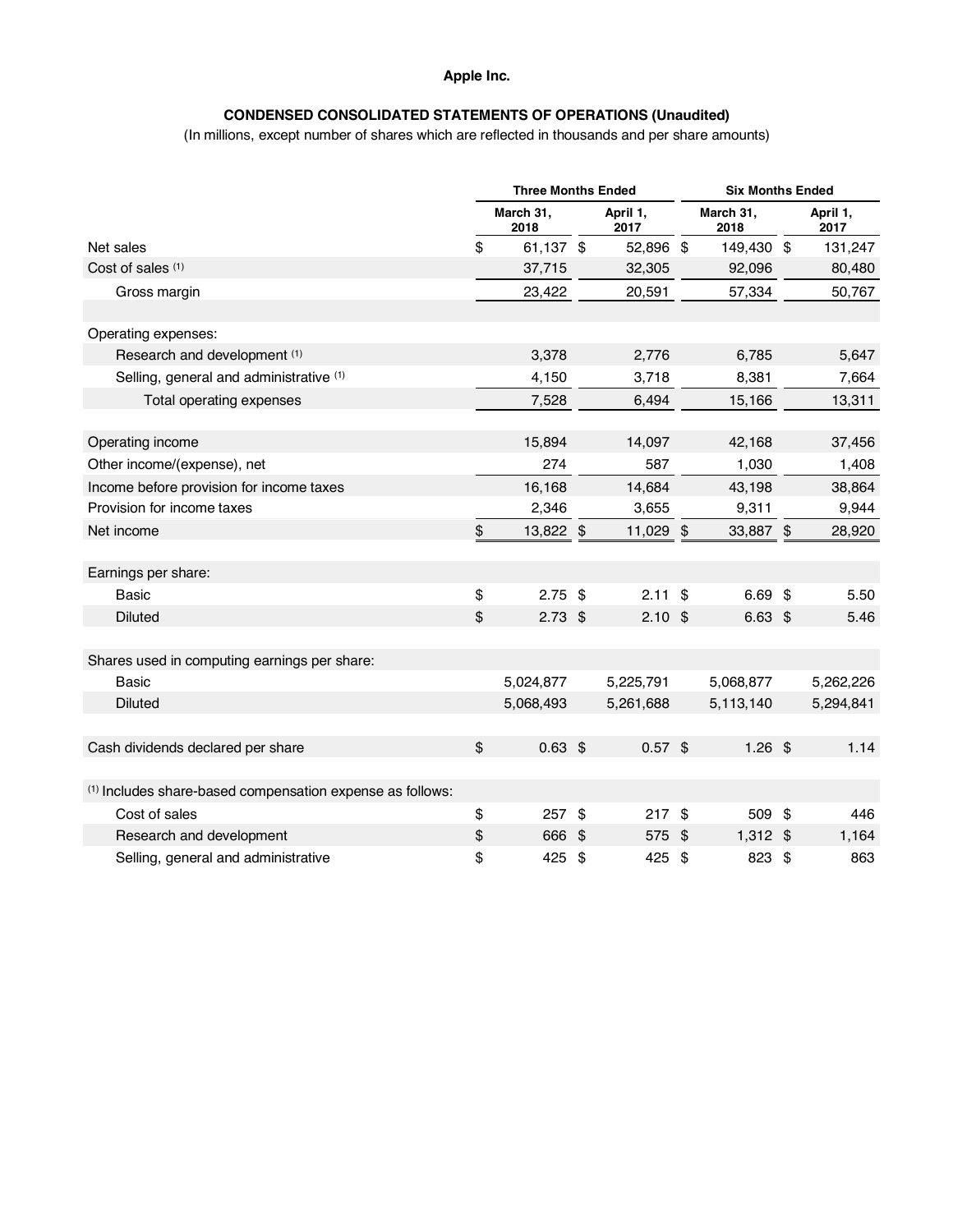### **Apple Inc.**

# **CONDENSED CONSOLIDATED BALANCE SHEETS (Unaudited)**

(In millions, except number of shares which are reflected in thousands and par value)

|                                                                                                                                                                        | March 31,<br>2018 |  | September 30,<br>2017 |  |
|------------------------------------------------------------------------------------------------------------------------------------------------------------------------|-------------------|--|-----------------------|--|
| <b>ASSETS:</b>                                                                                                                                                         |                   |  |                       |  |
| Current assets:                                                                                                                                                        |                   |  |                       |  |
| Cash and cash equivalents                                                                                                                                              | \$<br>45,059 \$   |  | 20,289                |  |
| Short-term marketable securities                                                                                                                                       | 42,881            |  | 53,892                |  |
| Accounts receivable, less allowances of \$60 and \$58, respectively                                                                                                    | 14,324            |  | 17,874                |  |
| Inventories                                                                                                                                                            | 7,662             |  | 4,855                 |  |
| Vendor non-trade receivables                                                                                                                                           | 8,084             |  | 17,799                |  |
| Other current assets                                                                                                                                                   | 12,043            |  | 13,936                |  |
| Total current assets                                                                                                                                                   | 130,053           |  | 128,645               |  |
| Long-term marketable securities                                                                                                                                        | 179,286           |  | 194,714               |  |
| Property, plant and equipment, net                                                                                                                                     | 35,077            |  | 33,783                |  |
| Other non-current assets                                                                                                                                               | 23,086            |  | 18,177                |  |
| <b>Total assets</b>                                                                                                                                                    | \$<br>367,502 \$  |  | 375,319               |  |
| <b>LIABILITIES AND SHAREHOLDERS' EQUITY:</b>                                                                                                                           |                   |  |                       |  |
| <b>Current liabilities:</b>                                                                                                                                            |                   |  |                       |  |
| Accounts payable                                                                                                                                                       | \$<br>34,311 \$   |  | 49,049                |  |
| Accrued expenses                                                                                                                                                       | 26,756            |  | 25,744                |  |
| Deferred revenue                                                                                                                                                       | 7,775             |  | 7,548                 |  |
| Commercial paper                                                                                                                                                       | 11,980            |  | 11,977                |  |
| Current portion of long-term debt                                                                                                                                      | 8,498             |  | 6,496                 |  |
| <b>Total current liabilities</b>                                                                                                                                       | 89,320            |  | 100,814               |  |
|                                                                                                                                                                        |                   |  |                       |  |
| Deferred revenue, non-current                                                                                                                                          | 3,087             |  | 2,836                 |  |
| Long-term debt                                                                                                                                                         | 101,362           |  | 97,207                |  |
| Other non-current liabilities                                                                                                                                          | 46,855            |  | 40,415                |  |
| <b>Total liabilities</b>                                                                                                                                               | 240,624           |  | 241,272               |  |
| Commitments and contingencies                                                                                                                                          |                   |  |                       |  |
| Shareholders' equity:                                                                                                                                                  |                   |  |                       |  |
| Common stock and additional paid-in capital, \$0.00001 par value: 12,600,000 shares<br>authorized; 4,943,282 and 5,126,201 shares issued and outstanding, respectively | 38,044            |  | 35,867                |  |
| Retained earnings                                                                                                                                                      | 91,898            |  | 98,330                |  |
| Accumulated other comprehensive income/(loss)                                                                                                                          | (3,064)           |  | (150)                 |  |
| Total shareholders' equity                                                                                                                                             | 126,878           |  | 134,047               |  |
| Total liabilities and shareholders' equity                                                                                                                             | \$<br>367,502 \$  |  | 375,319               |  |